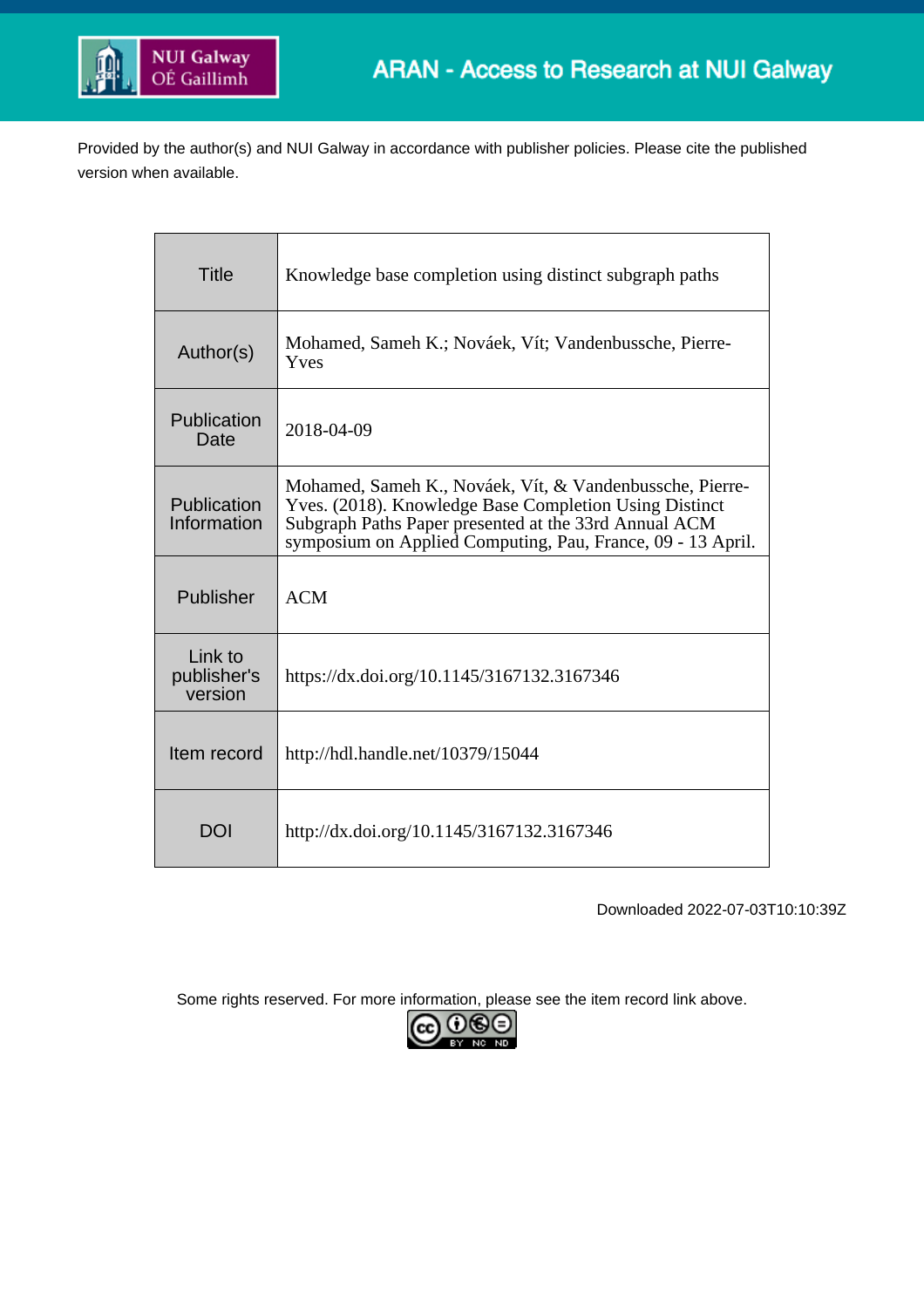# Knowledge Base Completion Using Distinct Subgraph Paths

Sameh K. Mohamed Insight Centre for Data Analytics National University of Ireland Galway sameh.kamal@insight-centre.org

Vít Nováček Insight Centre for Data Analytics National University of Ireland Galway vit.novacek@insight-centre.org

# ABSTRACT

Graph feature models facilitate efficient and interpretable predictions of missing links in knowledge bases with network structure (i.e. knowledge graphs). However, existing graph feature models e.g. Subgraph Feature Extractor (SFE) or its predecessor, Path Ranking Algorithm (PRA) and its variants—depend on a limited set of graph features, connecting paths. This type of features may be missing for many interesting potential links, though, and the existing techniques cannot provide any predictions at all then. In this paper, we address the limitations of existing works by introducing a new graph-based feature model – Distinct Subgraph Paths (DSP). Our model uses a richer set of graph features and therefore can predict new relevant facts that neither SFE, nor PRA or its variants can discover by principle. We use a standard benchmark data set to show that DSP model performs better than the state-of-the-art – SFE (ANYREL) and PRA – in terms of mean average precision (MAP), mean reciprocal rank (MRR) and Hits $($ 05, 10, 20), with no extra computational cost incurred.

# CCS CONCEPTS

• Semantic networks; • Machine Learning; • Machine learned ranking;

# KEYWORDS

Knowledge Graphs, Path Ranking, Knowledge Base Completion

#### ACM Reference Format:

Sameh K. Mohamed, Vít Nováček, and Pierre-Yves Vandenbussche. 2018. Knowledge Base Completion Using Distinct Subgraph Paths. In SAC 2018: SAC 2018: Symposium on Applied Computing , April 9–13, 2018, Pau, France. ACM, New York, NY, USA, [8](#page-8-0) pages.<https://doi.org/10.1145/3167132.3167346>

# 1 INTRODUCTION

Large scale knowledge graphs (i.e. graph-structured knowledge bases) have been used as convenient means for modelling information in many different domains, including general human knowledge [\[12\]](#page-8-1), biomedical information [\[4\]](#page-8-2) and language lexical information [\[15\]](#page-8-3). Knowledge graphs are now used by different applications such as enhancing semantics of search engine results [\[22,](#page-8-4) [26\]](#page-8-5), biomedical discoveries [\[18\]](#page-8-6), or powering question answering and

SAC 2018, April 9–13, 2018, Pau, France

© 2018 Association for Computing Machinery.

ACM ISBN 978-1-4503-5191-1/18/04. . . \$15.00

<https://doi.org/10.1145/3167132.3167346>

Pierre-Yves Vandenbussche Fujitsu Ireland Ltd. pierre-yves.vandenbussche@ie. fujitsu.com

<span id="page-1-0"></span>

Figure 1: A sample of a graph about people and their professions.

decision support systems [\[5\]](#page-8-7). Despite the huge volume of information stored in knowledge graphs, they are still incomplete [\[23\]](#page-8-8). For example, 65% to 99% of entities in most of the popular knowledge bases like Freebase [\[1\]](#page-7-0) and YAGO3 [\[14\]](#page-8-9) lack at least one property possessed by all other entities in the same class [\[23\]](#page-8-8). Incompleteness of knowledge bases can substantially affect the efficiency of systems relying on them, which has motivated research in knowledge base completion via automatic prediction of new, implicit facts.

This work addresses a family of knowledge base completion models known as graph feature models, which use graph patterns as features. One of the early models in this family is Path Ranking Algorithm (PRA) [\[10\]](#page-8-10), which uses paths connecting pairs of nodes as indicating features for predicting new direct links between nodes. For example, in Fig. [1,](#page-1-0) PRA can predict the fact that Tedd is playing for TeamX using the path ⟨colleague,plays\_for⟩ along with the path *⟨practise,practise<sup>−1</sup>,plays\_for*⟩ where *practise<sup>-1</sup>* is the inverse of relation practise. PRA extracts these connecting path features using random walks linking the subject and object nodes. Then, it uses each random walk probability as a value in a feature vector corresponding to the subject and object. This technique is able to provide expressive prediction for new facts. However, it suffers from low efficiency, and high computational cost of computing random walk probabilities. An extension of PRA uses backward random walks [\[11\]](#page-8-11) to extract paths originating from object and reaching the subject node like the path  $\langle \textit{plays\_for}^{-1}, \textit{colleague}^{-1} \rangle$  in Fig. [1,](#page-1-0) which resulted in an efficiency improvement over traditional PRA path features. Other extensions suggest using latent feature representations as a support, like latent syntactic cues [\[8\]](#page-8-12) which introduces a latent feature representation of combination of relations to infer new ones. Another approach suggests incorporating similarity between latent representation of relations as support features for knowledge base completion [\[9\]](#page-8-13), leading to significant efficiency improvements for models based on random walk inference. However, they suffer from the same computational problems as for PRA. Later, Neelakantan et

Permission to make digital or hard copies of all or part of this work for personal or classroom use is granted without fee provided that copies are not made or distributed for profit or commercial advantage and that copies bear this notice and the full citation on the first page. Copyrights for components of this work owned by others than ACM must be honored. Abstracting with credit is permitted. To copy otherwise, or republish, to post on servers or to redistribute to lists, requires prior specific permission and/or a fee. Request permissions from permissions@acm.org.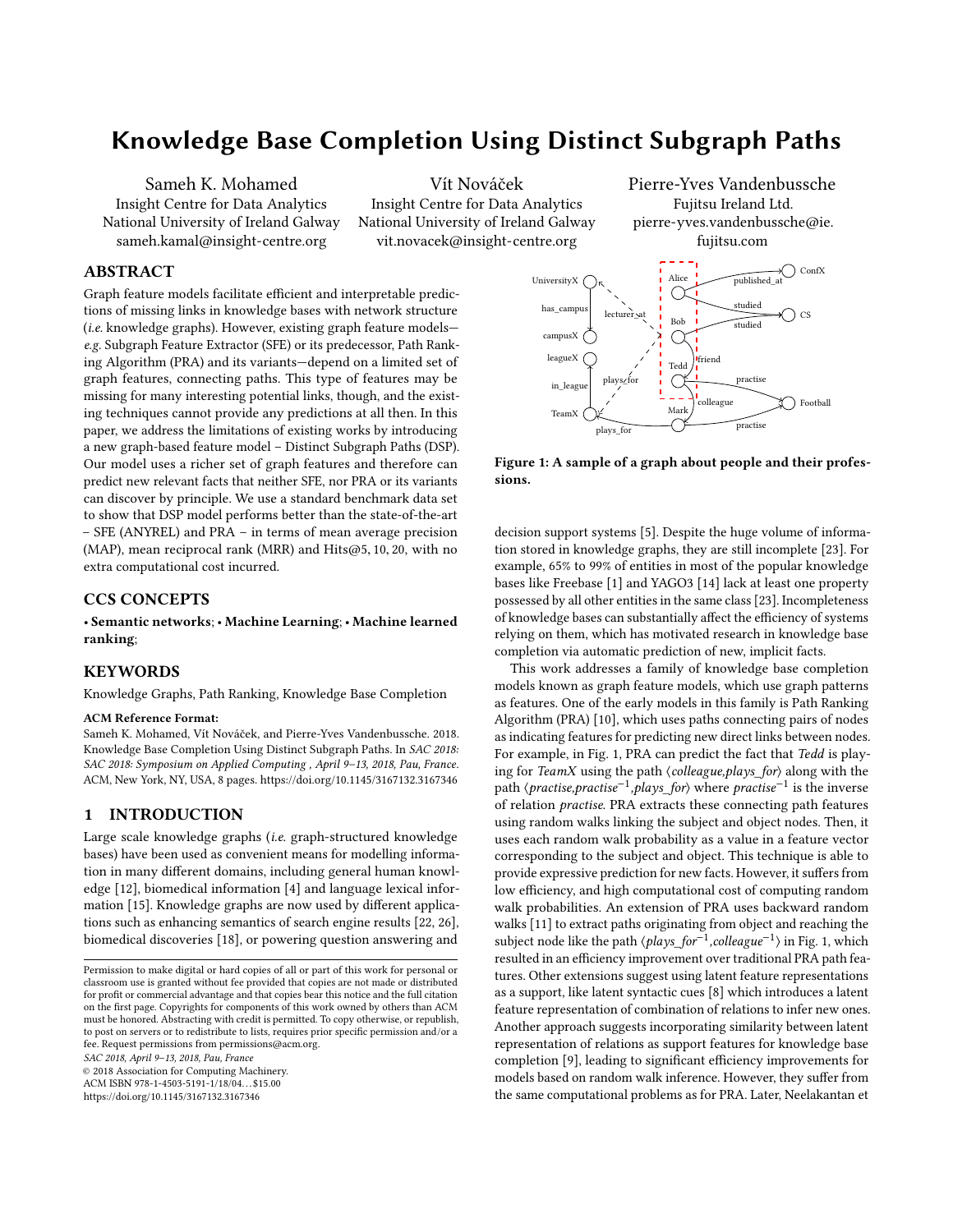al. introduce path bigram features [\[19\]](#page-8-14) for connecting paths. This work leads to significant improvement in the efficiency of PRA. Furthermore, Subgraph Feature Extraction (SFE) [\[7\]](#page-8-15) – the state of the art model – drops random walk probabilities, and uses a binary representation of paths. SFE also proposes using ANYREL features, which is a set of subgraph paths built from connecting paths by replacing relation instances with a wild card. This supports a richer representation of connecting paths, allowing for more intersections of similar connecting paths through the ANYREL wild card that replaces relation instances in connecting paths.

Despite the improvements achieved by SFE in path extraction and representation, all reviewed methods still suffer from two interrelated problems. Firstly, they represent facts using a limited feature set, i.e. connecting paths. This only captures interaction between subject and object entities, and neglects information describing entities themselves (like other subgraph paths to neighbour nodes that can capture entity attributes and properties). This can lead to sub-optimal predictions. The second problem is that the current methods totally disregard entity pairs with no connecting paths in between as a consequence of using a limited feature set. This means that the methods cannot make certain predictions at all.

We propose a new model called Distinct Subgraph Paths (DSP) model. The model uses a new set of features that describe distinct properties of entities using disjoint sets of subgraph paths for both subject and object entities. For example, in Fig. [1,](#page-1-0) while investigating the fact  $\langle Alice, lecture_{at}, UniversityX \rangle$ , we propose using subgraph paths to express properties of subject and object entities Alice and UniversityX. Alice can be expressed using the path set: [⟨SUB:published\_at⟩, ⟨SUB:studied⟩, ⟨SUB:studied,studied−<sup>1</sup> ⟩], and UniversityX using:  $[$   $\langle OB \rangle$ *f:has campus* $\rangle$ ]. These disjoint path sets provide distinct description of both subject and object entities for a given fact. This makes our model capable of:

- (1) Employing a richer set of features that can describe properties of candidate fact entities.
- (2) Providing ranking scores for node pair candidates in the absence of connecting paths.
- (3) Providing better results than PRA and SFE (ANYREL) in terms of mean average precision (MAP), mean reciprocal rank (MRR) and Hits@5, <sup>10</sup>, <sup>20</sup> with no extra computational cost.

Organization. The rest of this paper is organized as follows. Section [2](#page-2-0) motivates the use of the new feature set. Section [3](#page-2-1) presents the proposed model. Section [4](#page-4-0) describes experiments validating the model. Section [5](#page-6-0) discusses the experimental results. Section [6](#page-6-1) reviews related works and highlights the contributions of this paper. Section [7](#page-7-1) concludes the paper and outlines the future work.

# <span id="page-2-0"></span>2 MOTIVATING EXAMPLE

The task of knowledge base completion is a ranking task by nature, since the aim is to find the most probable absent true facts in a knowledge base [\[27\]](#page-8-16). For example, in Fig. [1,](#page-1-0) a knowledge base completion task would aim at ranking possible facts about people and their workplaces. In the absence of connecting paths between entities, such as between {Alice, Bob, Tedd} and UniversityX, approaches like SFE, PRA and its variants would not be able to

SAC 2018, April 9-13, 2018, Pau, France Sameh K. Mohamed, Vít Nováček, and Pierre-Yves Vandenbussche

<span id="page-2-2"></span>

| Candidates of relation: lecturer at |        |      |             |      |  |  |  |  |
|-------------------------------------|--------|------|-------------|------|--|--|--|--|
| Rank<br>Subject                     |        |      | Object      |      |  |  |  |  |
| #                                   | Entity | Rel. | Entity      | Rel. |  |  |  |  |
| 1                                   | Alice  | High | UniversityX | High |  |  |  |  |
| 2                                   | Bob    | Med. | UniversityX | High |  |  |  |  |
| 3                                   | Tedd   | Low  | UniversityX | High |  |  |  |  |
| $\overline{4}$                      | Alice  | High | TeamX       | Low  |  |  |  |  |
| 5                                   | Bob    | Med. | TeamX       | Low  |  |  |  |  |
| 6                                   | Tedd   | Low  | TeamX       | Low  |  |  |  |  |

Table 1: Example of candidates' ranking for the relation lecturer\_at as per knowledge graph from Fig. [1](#page-1-0) and their relevance (Rel.) to the relation.

provide a corresponding relation score. Indeed these methods rely on the assumption that since non-connected nodes have no connecting paths, they have no direct relationship. However, absence of connecting paths can be a result of knowledge incompleteness.

In our approach we consider using a set of features that we call distinct subgraph paths (DSP) as support features for ranking candidate absent facts. Distinct subgraph paths are the union of the two sets of subgraph paths originating from subject and object nodes of a triple in a knowledge graph, each prefixed with a distinct label corresponding to its origin ("SUB:" for subject or "OBJ:" for object). For example, when investigating the relation lecturer\_at between persons group of entities and corresponding workplace entities, our model will be able to use the presence of path features like  $\langle SUB:published \atop \rangle$  and  $\langle SUB:studied \rangle$  to predict that Alice has a high probability of being a subject for the relation. Similarly for other entities in our example, subgraph paths can be used to rank candidate facts as in Table [1.](#page-2-2) This provides a rank of most relevant entities to be connected with a specific relation. As per our example, Alice who has studied, and published\_at a conference, is more likely to be lecturing than Bob who only has studied or Tedd who has none of these relative attributes. Also, the fact that each one of them can be lecturing at  $UniversityX$  is more probable than lecturing at TeamX, as attributes of UniversityX like has\_campus is more relevant to objects of relation lecturer\_at than those for TeamX. Therefore, this approach of using distinct sets of subgraph paths<sup>[1](#page-2-3)</sup> for subject and object entities for a specific relation can support the construction of ranking scores for node pair candidates even in the absence of connecting paths as shown in Table [1.](#page-2-2)

However, unlike connecting paths features used in PRA or SFE, subgraph paths do not capture the interactions (connecting paths) between entity pairs. Therefore, we use a combination of both DSP and ANYREL connecting paths features to support ranking node pair candidates whether they are connected or not in the knowledge graph.

# <span id="page-2-1"></span>3 DISTINCT SUBGRAPH PATHS MODEL

In this section, we focus on the technical description of DSP model. We present how DSP model extracts feature paths from knowledge graphs, how the model is learned, and how DSP model predict a

<span id="page-2-3"></span> $1$ In the context of feature extraction for knowledge graph triples, we define a subgraph path as any path originating from candidate fact subject or object nodes.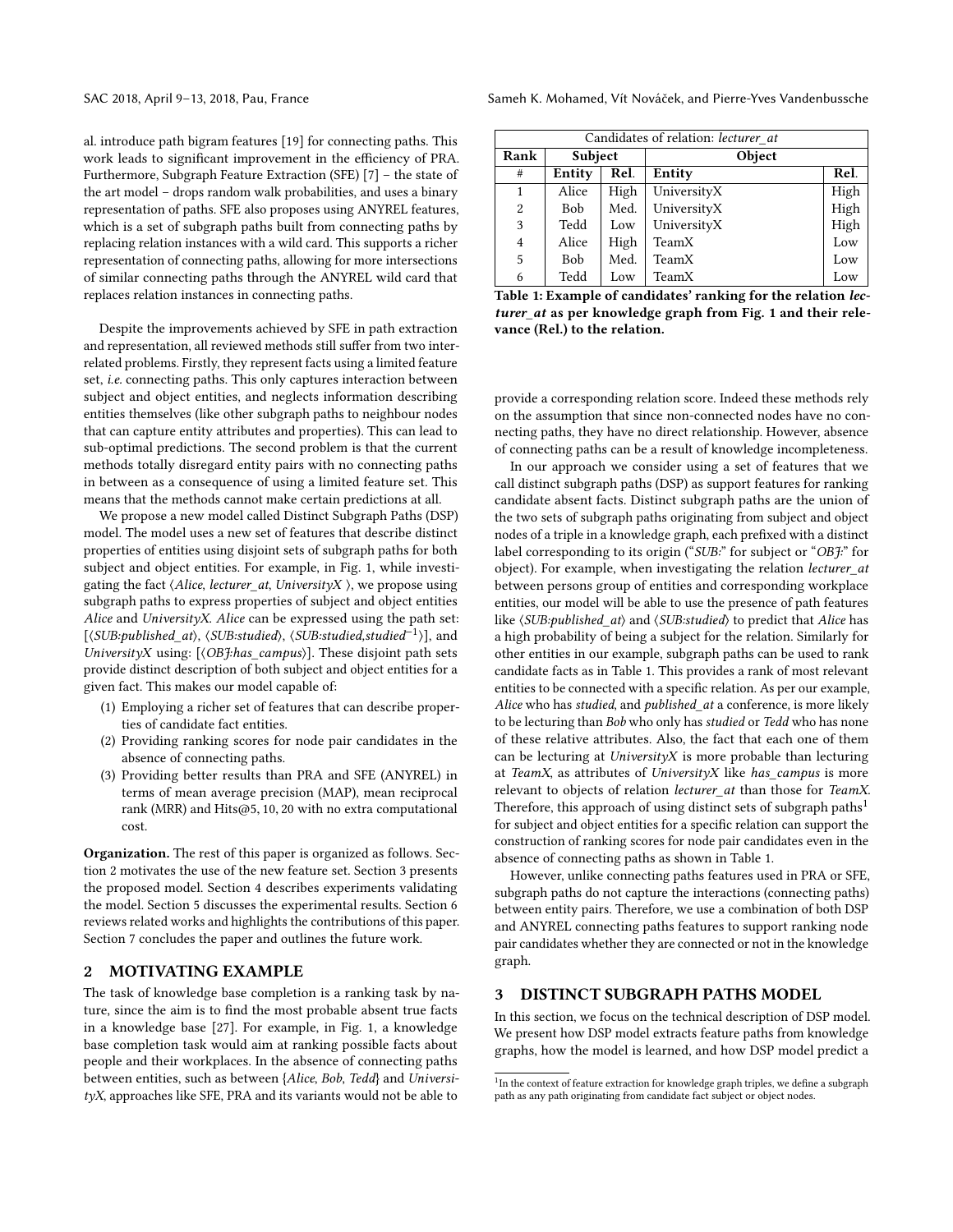Knowledge Base Completion Using Distinct Subgraph Paths SAC 2018, April 9-13, 2018, Pau, France

<span id="page-3-0"></span>

| <b>Algorithm 1</b> Extract Subgraph Paths                                 |  |  |  |  |
|---------------------------------------------------------------------------|--|--|--|--|
| <b>Input:</b> v node, depth d, knowledge graph $G$ , root path R          |  |  |  |  |
| <b>Output:</b> $v^{sg}$ Subgraph paths                                    |  |  |  |  |
| 1: if $d = 0$ then                                                        |  |  |  |  |
| 2: return $\langle v \rangle$                                             |  |  |  |  |
| $3:$ else                                                                 |  |  |  |  |
| 4: $v^{sg} = [$                                                           |  |  |  |  |
| for $(r, u) \in \Gamma(v, G)$ do<br>5:                                    |  |  |  |  |
| $R_u = R + \langle r_k, u_k \rangle$<br>6:                                |  |  |  |  |
| $v_u^{sg}$ =EXTRACTSUBGRAPHPATHS $(u, d$ -1, $\mathcal G$ , $R_u$ )<br>7: |  |  |  |  |
| $v^{sg} = v^{sg} \cup v^{sg}_u \cup R_u$<br>8:                            |  |  |  |  |
| return $v^{sg}$<br>9:                                                     |  |  |  |  |

score for new absent facts. DSP model training operates in two phases. First, it extracts path features for each node pair instance consisting of both connecting path (ANYREL) and subgraph path (DSP) features. Both of these features sets capture different properties of candidate facts. Subgraph paths of subject and object entities capture the relevance between these two entities and the considered relation, while connecting paths between subject and object entities capture their interactions. DSP model uses these two types of features to build a feature matrix with binary representation of path features for each relation type. In the second phase, DSP model trains a binary classifier for each feature matrix and uses this model for later predictions. Further description of the how it works follows in the next subsections.

# 3.1 Feature Extraction

Let G be a knowledge graph,  $\Gamma(e, G)$  be the set of neighbour links of entity  $e$  in a knowledge graph  $G$  , where a link is a combination of a neighbour relation  $r$  and neighbour node  $u$  reached by this relation,  $(l_1 + l_2)$  be the concatenation of two lists  $l_1$  and  $l_2$ , and  $p_u$ be a path  $p$  going through node  $u$ .

First, DSP model extracts subgraph paths of both subject and object nodes using Depth-First Search as in Algorithm [1,](#page-3-0) then it labels these paths with distinct prefixes corresponding to their origin node ("SUB:" for subject or "OBJ:" for object) using a labelling function  $\gamma(p, label)$ . Then, DSP model combines subgraph path originating from subject and object entities that share a common target node to build connecting paths. Let  $\tau(p)$  be the target node of path p that if p starts from node v to node u, then  $\tau(p) = u, P_{s \to t}$ be a path from node s to node t, and  $p^{-1}$  be the inverse of path  $p$ . An inverse of a path is obtained by inversing the order of path relations and changing their direction, that is if  $p = \langle r_1, r_2^{-1}, r_3 \rangle$ ,<br>then  $r^{-1} = \langle r^{-1}, r^{-1} \rangle$ . DSB model combines subgraph nother then  $p^{-1} = \langle r_3^{-1}, r_2, r_1^{-1} \rangle$ . DSP model combines subgraph paths<br>originating from subject node with the inverse of path originating originating from subject node with the inverse of path originating from object node (providing they share a common target node) to build a connecting path from subject to object. For example, a subject subgraph path  $p_{s \rightarrow t} = \langle r_1, r_2^{-1} \rangle$  and object subgraph path  $p_{o \rightarrow t} = \langle r_5, r_3^{-1} \rangle$  are combined to generate a connecting path  $p_{s\rightarrow o}^{cp} = p_{s\rightarrow t} \oplus p_{o\rightarrow t}^{-1} = \langle r_1, r_2^{-1}, r_3, r_5^{-1} \rangle$ . After, DSP model builds<br>ANVREL paths corresponding to extracted connecting paths and ANYREL paths corresponding to extracted connecting paths and label them with prefix label "ANYREL:". This procedure of extracting DSP and ANYREL path features is described in Algorithm [2.](#page-3-1)

For example, when DSP model extracts features for the fact (Tedd, plays\_for, TeamX) from Fig. [1,](#page-1-0) it extracts subgraph paths around

<span id="page-3-1"></span>

| Algorithm 2 EXTRACT FEATURE PATHS |  |
|-----------------------------------|--|
|-----------------------------------|--|

| 1: $s^{sg}$ = EXTRACTSUBGRAPHPATHS(s, [l/2], $G$ , [])<br>2: $t^{sg}$ = EXTRACTSUBGRAPHPATHS $(t, \lceil l/2 \rceil, \mathcal{G}, \lceil \rceil)$<br>3: $P_{s_0,t}^{DSP} = \gamma(s^{sg}, "sub") \cup \gamma(t^{sg}, "obj")$<br>4: $T_s = \{ \tau(p) \mid p \in s^{sg} \}$<br>5: $T_t = \{ \tau(p) \mid p \in t^{sg} \}$<br>6: $T_c = T_s \cap T_t$<br>7: $P_{s \to t}^{cp}$ = []<br>8: $P_{s \rightarrow t}^{ANYREL}$ = []<br>9: for $t \in T_c$ do<br>for $p_s \in s^{sg} \wedge \tau(p_s) = t$ do<br>10:<br>for $p_t \in t^{sg} \wedge \tau(p_t) = t$ do<br>11:<br>$P_{\text{max}}^{cp} = P_{\text{max}}^{cp} \cup (p_s \oplus p_t^{-1})$<br>12:<br>13: $P_{s\leadsto t}^{ANYREL}=\bigcup_{p\in P_{s\leadsto t}^{cp}}$ ANYRELPATHS(p)<br>14: <b>return</b> $P_{s\rightsquigarrow t}^{ANYREL} \cup P_{s\rightsquigarrow t}^{DSP}$ | <b>Input:</b> $(s,t)$ node pair, path length <i>l</i> , knowledge graph $\mathcal G$<br><b>Output:</b> $P_{s \rightarrow t}^{ANYREL}$ , $P_{s \rightarrow t}^{DSP}$ feature paths |
|-------------------------------------------------------------------------------------------------------------------------------------------------------------------------------------------------------------------------------------------------------------------------------------------------------------------------------------------------------------------------------------------------------------------------------------------------------------------------------------------------------------------------------------------------------------------------------------------------------------------------------------------------------------------------------------------------------------------------------------------------------------------------------------------------------------------------------------|-----------------------------------------------------------------------------------------------------------------------------------------------------------------------------------|
|                                                                                                                                                                                                                                                                                                                                                                                                                                                                                                                                                                                                                                                                                                                                                                                                                                     |                                                                                                                                                                                   |
|                                                                                                                                                                                                                                                                                                                                                                                                                                                                                                                                                                                                                                                                                                                                                                                                                                     |                                                                                                                                                                                   |
|                                                                                                                                                                                                                                                                                                                                                                                                                                                                                                                                                                                                                                                                                                                                                                                                                                     |                                                                                                                                                                                   |
|                                                                                                                                                                                                                                                                                                                                                                                                                                                                                                                                                                                                                                                                                                                                                                                                                                     |                                                                                                                                                                                   |
|                                                                                                                                                                                                                                                                                                                                                                                                                                                                                                                                                                                                                                                                                                                                                                                                                                     |                                                                                                                                                                                   |
|                                                                                                                                                                                                                                                                                                                                                                                                                                                                                                                                                                                                                                                                                                                                                                                                                                     |                                                                                                                                                                                   |
|                                                                                                                                                                                                                                                                                                                                                                                                                                                                                                                                                                                                                                                                                                                                                                                                                                     |                                                                                                                                                                                   |
|                                                                                                                                                                                                                                                                                                                                                                                                                                                                                                                                                                                                                                                                                                                                                                                                                                     |                                                                                                                                                                                   |
|                                                                                                                                                                                                                                                                                                                                                                                                                                                                                                                                                                                                                                                                                                                                                                                                                                     |                                                                                                                                                                                   |
|                                                                                                                                                                                                                                                                                                                                                                                                                                                                                                                                                                                                                                                                                                                                                                                                                                     |                                                                                                                                                                                   |
|                                                                                                                                                                                                                                                                                                                                                                                                                                                                                                                                                                                                                                                                                                                                                                                                                                     |                                                                                                                                                                                   |
|                                                                                                                                                                                                                                                                                                                                                                                                                                                                                                                                                                                                                                                                                                                                                                                                                                     |                                                                                                                                                                                   |
|                                                                                                                                                                                                                                                                                                                                                                                                                                                                                                                                                                                                                                                                                                                                                                                                                                     |                                                                                                                                                                                   |
|                                                                                                                                                                                                                                                                                                                                                                                                                                                                                                                                                                                                                                                                                                                                                                                                                                     |                                                                                                                                                                                   |

subject and object entities Tedd and TeamX. The union of these two sets of subgraph paths constitutes DSP feature paths. After, DSP model uses common target nodes to subject and object entities Tedd and TeamX such as Mark and Football to extract connecting paths. For example, DSP model combines paths to common target node Football: ⟨practise⟩ that originates from subject node and ⟨plays\_for,practise⟩ that originates from object node, by appending the subgraph path from subject entity  $\langle \text{practise} \rangle$ to the inverse of object entity path *⟨practise<sup>-1</sup>,plays\_for<sup>-1</sup>⟩*. This results in a connecting path  $\langle \text{practise}, \text{practise}^{-1}, \text{plays} \_ \text{for}^{-1} \rangle$ .

DSP model uses the same connecting paths extraction process as SFE, and extends it with distinct subgraph paths for subject and object nodes as discussed. Despite its high complexity, the feature extraction process is embarrassingly parallel and can therefore be distributed to minimise computational cost. It is important to note that feature extraction phase of DSP model requires no extra computational overhead compared to SFE since proposed DSP subgraph features are already extracted while generating connecting paths as shown in Algorithm [2.](#page-3-1)

# 3.2 Model Learning

For each candidate fact, the DSP model extracts distinct subgraph and ANYREL paths features to build a feature matrix based on the union of the two paths feature sets. These features represent the column names of the feature matrix, and for each fact, DSP model populates corresponding feature column with 1 when the feature is extracted for the fact and 0 otherwise.

DSP generates a separate feature matrix for each relation, where feature matrices are generated from a set of both positive and negative facts. Then, for each feature matrix DSP model trains a logistic regression model to learn a binary classification model for each relation. This model is then used to predict scores for candidate facts such that learned path feature weights differ for each relation type corresponding to its extracted path feature matrix.

Logistic regression is a binary classifier i.e. it can discriminate between true and false facts in case of knowledge base completion. It is used to predict scores of candidate facts corresponding to both classes. DSP model uses the difference between these scores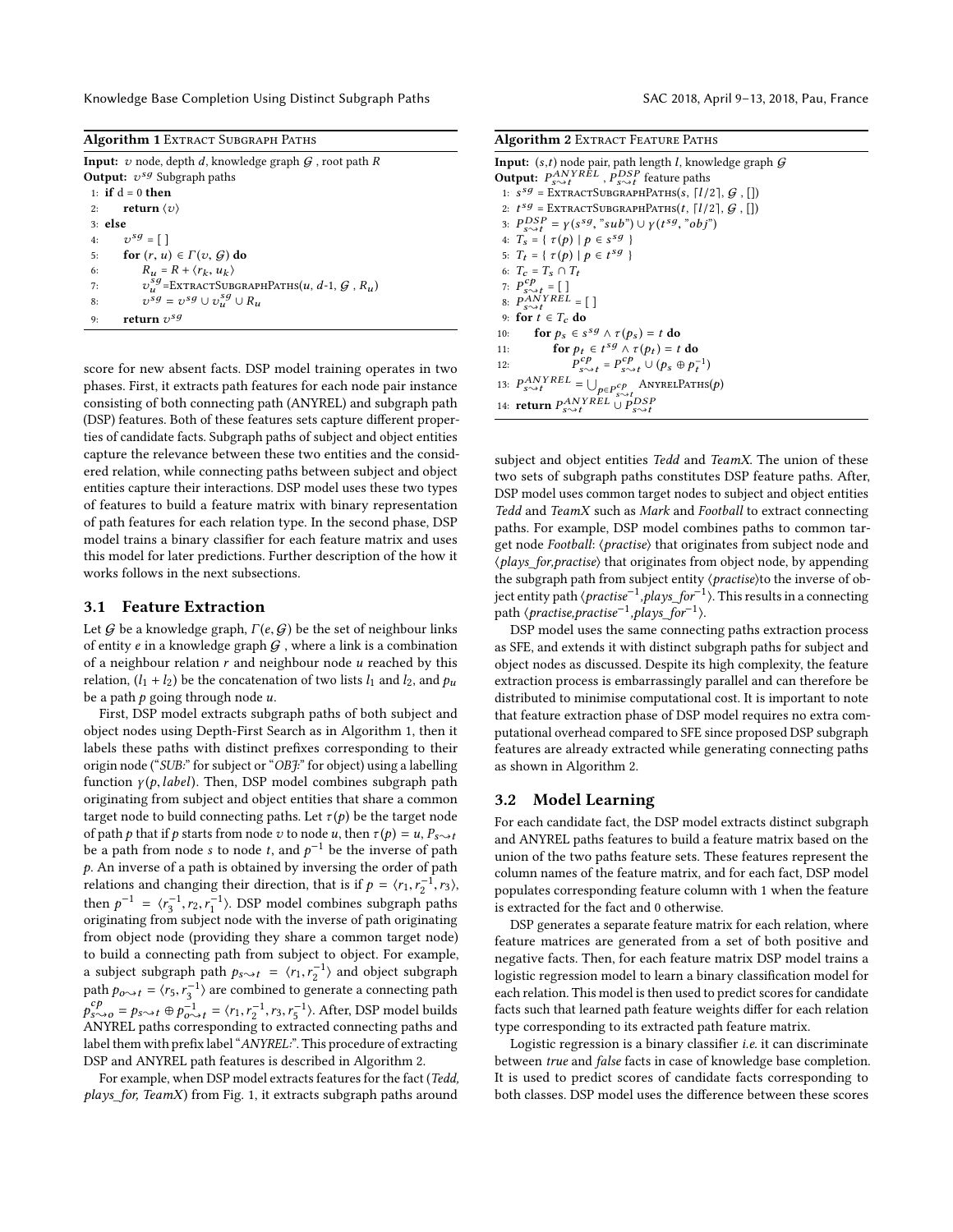corresponding to true and false facts to generate a single score for candidate facts in the following manner:

$$
s(f)_{DSP} = s(f)_{lr}^{true} - s(f)_{lr}^{false}
$$

where  $s(f)_{DSP}$  is DSP model's score of candidate fact  $f, s(f)_{Ir}^{true}$  is logistic regression score of class "*true facts*" and  $s(f)_{lr}^{false}$  is logistic<br>regression score of class "*false facts*", that: regression score of class "false facts", that:

$$
s(f)_{lr}^{true} = \frac{1}{1 + \exp(-(X \cdot A + b))}
$$

 $S(J)_{Ir} = \frac{1}{1 + \exp(-(X \cdot A + b))}$ <br>for feature row X and learnt coefficients A, and intercept b and  $s(f)_{Ir}^{false} = 1 - s(f)_{Ir}^{true}$ , that DSP model scoring function can be defined as:

$$
s(f)_{DSP} = 2 * s(f)_{lr}^{true} - 1
$$

 $s(f)_{DSP} = 2 * s(f)_{Ir}^{true} - 1$ <br>Since the output is an ordered rank, we can simplify the scoring function to be

$$
s(f)_{DSP} = s(f)_{Ir}^{true} = \frac{1}{1 + \exp(-(X \cdot A + b))}
$$
  
Using the difference of both logistic regression scores associated to

true fact and false fact classes the DSP model is able to transform the output of the classification into a rank. In case of using a different learning model than logistic regression, classes score difference can have different interpretation. We use logistic regression following previous state-of-the-art path feature models, however, we aim to investigate the performance of different learning models e.g. SVM classifier or decision trees in future work.

High ranked elements reflect high positive difference of class scores in favour of the true facts' class, and low ranked elements reflect a high negative difference of class scores in favour of the false facts' class.

### 3.3 Model Interpretability

Expressiveness of machine learning models is a key aspect in their evaluation, as understanding the behaviour of a model empowers both users and designers of the model, and it can help assessing the trust in it [\[24\]](#page-8-17). Graph feature models use graph components as features, and these components can be used as a meaningful explanation of their prediction. Usually, predictions of graph feature models are expressed by features they extract, that represent prior knowledge parts e.g. subgraph paths, connecting paths or neighbour nodes. While other approaches e.g. association rule mining [\[6\]](#page-8-18), and relation path pattern mining [\[17\]](#page-8-19) extract rules and patterns from knowledge graphs and use them as evidence for existence of candidate paths and triples.

DSP model expresses its predictions using the set of features it uses: distinct subgraph paths and ANYREL paths. It uses weights of the learned path features coefficients as an explanation. Each feature coefficient in DSP learned model represents how important is the corresponding path feature for the predicted score. I For example, predicting a score for candidate fact (Tedd, plays\_for, TeamX) from Figure [1](#page-1-0) can be expressed in a series of path features and associated weights as shown in Table [2.](#page-4-1) Among the features that contributed the most to the prediction is  $\langle ANYREL:ANYREL, plays\_for \rangle$  which can correspond in our example to the path: ⟨colleague,plays\_for⟩.

Table [2](#page-4-1) presents a set of possible path features that can be extracted by DSP model for candidate fact (Tedd, plays\_for, TeamX)

<span id="page-4-1"></span>

| # | Path feature                                               | <b>DSP</b> | <b>SFE</b> |
|---|------------------------------------------------------------|------------|------------|
|   |                                                            | Weight     | Weight     |
|   | $\langle SUB:practise \rangle$                             | 0.32       | N/A        |
| 2 | $\langle SUB:friend^{-1} \rangle$                          | $-0.21$    | N/A        |
| 3 | $\langle OBJ.in\_league\rangle$                            | 0.45       | N/A        |
| 4 | $\langle \overline{OB}$ :plays_for <sup>-1</sup> $\rangle$ | 0.53       | N/A        |
| 5 | (ANYREL:colleague, ANYREL)                                 | 0.75       | 0.8        |
| 6 | (ANYREL:ANYREL, plays_for)                                 | 1.45       | 1.2        |

Table 2: Example of DSP and SFE model interpretation of a prediction score of fact (Tedd, plays\_for, TeamX).

with their possible learnt weights for DSP and SFE. The table shows that DSP model can extract and learn coefficients for richer set of path features. For example, it can learn weights for first four path feature types, distinct subgraph paths, while SFE model only extracts and learns ANYREL path feature types.

# <span id="page-4-0"></span>4 EXPERIMENTAL SETUP

In this section, we present the benchmarking dataset, NELL, and we discuss its curation sources, its properties, and its method for generating negative instances. Then, we discuss our evaluation protocol and ranking metrics. We also discuss setup and implementation details of our experiments.

### 4.1 Benchmark dataset

NELL benchmark dataset. To evaluate DSP model and compare it with prior art, we reuse the NELL benchmark dataset<sup>[2](#page-4-2)</sup> proposed by Gardner and Mitchell [\[7\]](#page-8-15) and used to compare SFE, PRA and its variants. NELL dataset was automatically created by scraping the Web then extracting general knowledge information from web pages [\[16\]](#page-8-20). The dataset itself uses knowledge base completion models for assessment of new candidate facts that can be learned from present facts. The NELL benchmark dataset consists of three elements: graph triples, the knowledge graph including all entities and relations; training triples and testing triples, sets of positive and negative instances of 10 relations used for evaluation purpose. Statistics of NELL benchmark dataset used in experiments are detailed in Table [3.](#page-5-0)

Negative sample generation. Generating negative example facts is an important issue for training the model. In the NELL benchmark dataset, negative facts are generated using constrained version of closed world assumption. Typically, knowledge graphs contain only true facts. However, under the open world assumption, all absent facts can not be assumed to be false as this absence can happen due to knowledge graph incompleteness. Using a constrained version of closed world assumption allows using facts that does not exist in the knowledge graph as negative examples while using heuristics to minimise the chances of those newly asserted negative facts to be true. Gardner and Mitchell [\[7\]](#page-8-15) applied the following strategy to generate negative facts as part of the NELL benchmark dataset: for each subject and object nodes in the set of positive facts, a score is

<span id="page-4-2"></span> $^2$ Description for the NELL benchmark dataset can be found at [http://rtw.ml.cmu.edu/](http://rtw.ml.cmu.edu/emnlp2015_sfe/) [emnlp2015\\_sfe/](http://rtw.ml.cmu.edu/emnlp2015_sfe/)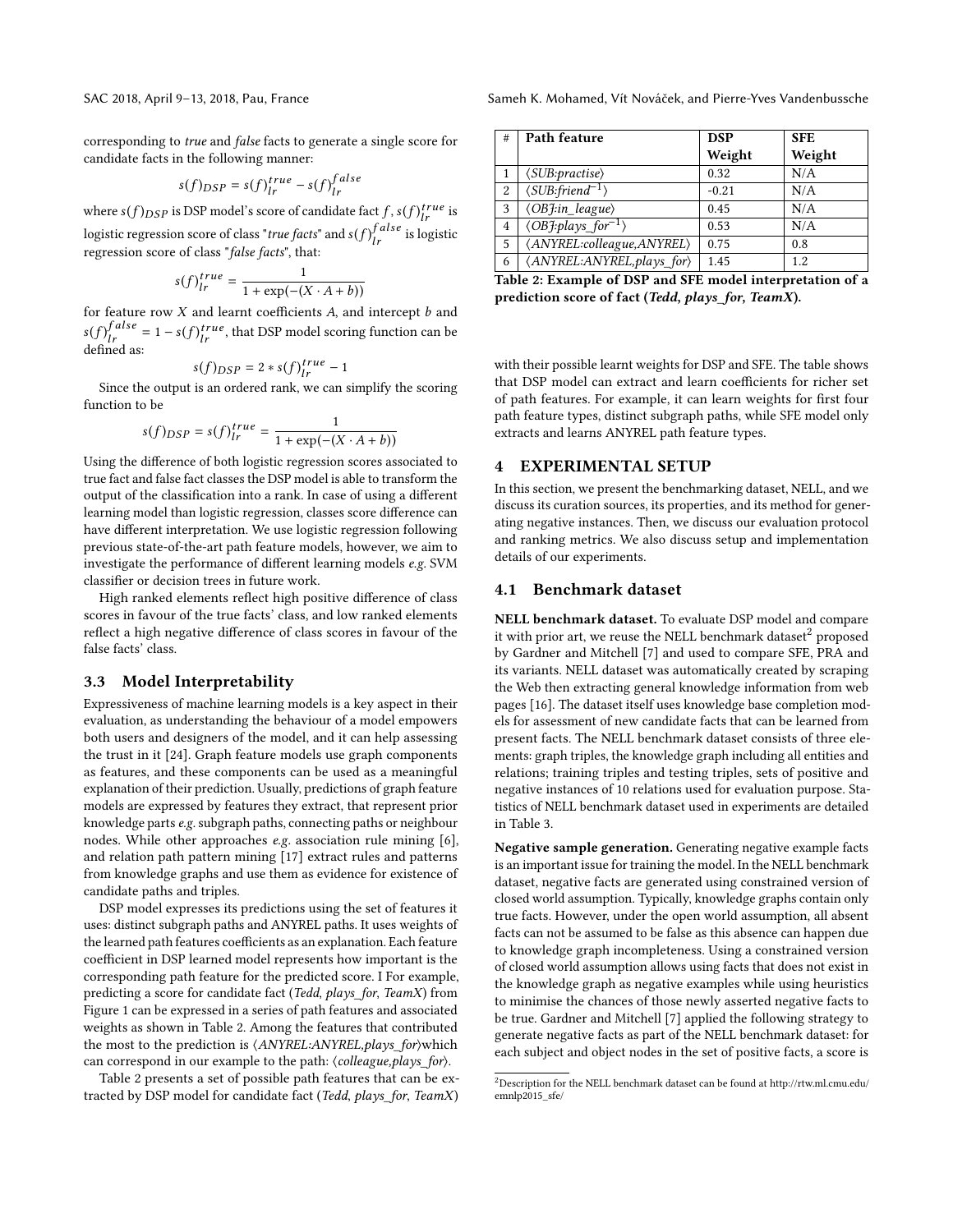Knowledge Base Completion Using Distinct Subgraph Paths SAC 2018, April 9-13, 2018, Pau, France

<span id="page-5-0"></span>

| <b>NELL</b> benchmark dataset |                  |  |  |  |  |
|-------------------------------|------------------|--|--|--|--|
| Element                       | # Triples        |  |  |  |  |
| Graph relations               | $\approx 110K$   |  |  |  |  |
| Graph entities                | $\approx 1.2M$   |  |  |  |  |
| Graph fact triples            | $\approx 3.8M$   |  |  |  |  |
| Training triple instances     | $\approx 54K$    |  |  |  |  |
| Testing triple instances      | $\approx 13.5$ K |  |  |  |  |

Table 3: Statistics of the NELL benchmark dataset used in experiments.

computed for similar nodes of same class (NELL meta information) using personalised page rank [\[25\]](#page-8-21). Then, negative examples are generated by creating absent facts from most similar nodes from the personalised page rank with a ratio of 1:10 positives to negatives. We use the NELL benchmark dataset which consists of both positive and negative fact instances with 1:10 positives to negatives ratio to be able to compare to previous works.

# 4.2 Evaluation

Although using the same NELL benchmark dataset, PRA and SFE models make use of a limited instance set corresponding to limitations of their systems. In the following, we discuss the evaluation configuration and evaluation metrics with regard to approaches used by prior art.

Configuration. Since PRA and SFE based models are only taking into account connecting paths as features, they only consider a subset of the evaluation dataset for which node pairs have a connecting paths between them. DSP model can handle both instance node pairs with and without connecting paths. Ergo, we run our experiments in two different configurations: set of instances with connecting paths (referred to as "connected nodes") and set of all instances (referred to as "all nodes"). We evaluate DSP model, PRA [\[10\]](#page-8-10), SFE with different features like plain connecting paths *i.e.* PRA feature paths, bigram feature paths introduced by Neelakantan et al. [\[19\]](#page-8-14), and combination of PRA and ANYREL feature paths [\[7\]](#page-8-15) over these two different configurations. Further discussion of these approaches and their path feature types is presented by Gardner and Mitchell [\[7\]](#page-8-15).

Since PRA, its variants and SFE do not handle non-connecting paths, we assume 0 as a score for instance node pairs with no connecting paths. The scoring function of these models depends on the accumulation of weights corresponding to connecting path features. Therefore, 0 score of non-connecting paths which do not belong to their feature set will not impact the scoring function.

Metrics. Similarly to prior-art, the evaluation metrics we use are the mean average precision (MAP) and mean reciprocal rank (MRR). We introduce as well a new metric – Hits $@k$  – that is the number of correct elements predicted among the top-k elements. MAP is the mean of a set of average precision (AP) scores, and average precision is the average of Precision $@k$  scores for positive elements in the rank [\[13\]](#page-8-22). Precision@k is defined as:

$$
P@k(\pi,l)=\frac{\sum_{t\leq k}I_{\{l_{\pi^{-1}(t)}=1\}}}{k}
$$

where  $\pi$  is a list, l is label function,  $I_{\{.\}}$  is an indicator function of a element which equals to 1 when the element is relevant and 0. a element which equals to 1 when the element is relevant and 0 otherwise, and  $\pi^{-1}$  (*j*) denotes the element ranked at position *j* of the list  $\pi$ . Let *n* be the total number of rank elements and *m* be the the list  $\pi$ . Let *n* be the total number of rank elements and *m* be the total number of true elements, we can define Average Precision as:

$$
AP(\pi, l) = \frac{\sum_{k=1}^{n} P\omega K(\pi, l) \cdot I_{\{l_{\pi^{-1}(t)} = 1\}}}{m}
$$

Mean average precision is the mean of a set of average precision  $\frac{1}{2}$  scores<sup>[3](#page-5-1)</sup>. Mean reciprocal rank is the harmonic mean of the rank position of the first relevant element defined as:

$$
MRR = \frac{1}{|Q|} \sum_{i=1}^{|Q|} \frac{1}{rank_i}
$$

where  $rank_i$  refers to the rank position of the first relevant element for the i-th query.

# 4.3 Pre-processing

For comparison purposes, we apply the same pre-processing strategy as for SFE [\[7\]](#page-8-15). NELL benchmark dataset includes semantic information about relations such as inverse relation property. For example, relation concept:riverflowsthroughcity is declared as an inverse relation of concept:cityliesonriver, and both exist in the dataset. Following the pre-processing applied in SFE work, we discard these inverses while extracting path features so to disable direct inference form inverse relations. For instance, if there is a candidate fact (river:wye, concept:riverflowsthroughcity, city:hay) in the knowledge graph, we discard the corresponding inverse relation fact (city:hay, concept:cityliesonriver, river:wye).

Nonetheless, to allow for bidirectional exploration of the knowledge graph, we append inverses of all facts in the knowledge graph used. That is if  $(e_1, r_1, e_2)$  is a fact in the dataset, we also append  $(e_2, r_1^{-1}, e_1)$ . While predicting a given fact using the model, we disregard candidate facts' inverse.

# 4.4 Implementation

In our experiments we use Python3 as a language. Version 0.17.1 of the scikit-learn python library is used for the implementation of logistic regression [\[21\]](#page-8-23). We use logistic regression with default configuration of L1 regularization, where inverse of regularization strength  $C = 1.0$ . We choose adjacency matrices as a data structure to represent a knowledge graph. During feature extraction, we extract subgraph paths of depth 2. We only use 50 neighbour instances per relation in order to avoid dense neighbourhood of nodes and keep a sample of all neighbour nodes. We do not sample the set of neighbour all together, as this may result in discarding neighbour relations with fewer instances in dense nodes. We therefore sample neighbour nodes per relation instance. All experiments run over a machine with 40 Gb of RAM and 10 CPU processing cores of 2.2 GHz.

<span id="page-5-1"></span> $^3\rm{During}$  our experiments, we have found out that the published code of PRA and SFE uses an inaccurate implementation of the AP metrics. After confirming this with the authors in a private communication, we have reimplemented the metric using the presented formula before computing the values discussed in this paper. Note that the reimplemented metric does not introduce any dramatic changes when comparing the existing techniques among themselves or with our results. We only wanted to make sure the results we present are as accurate as possible.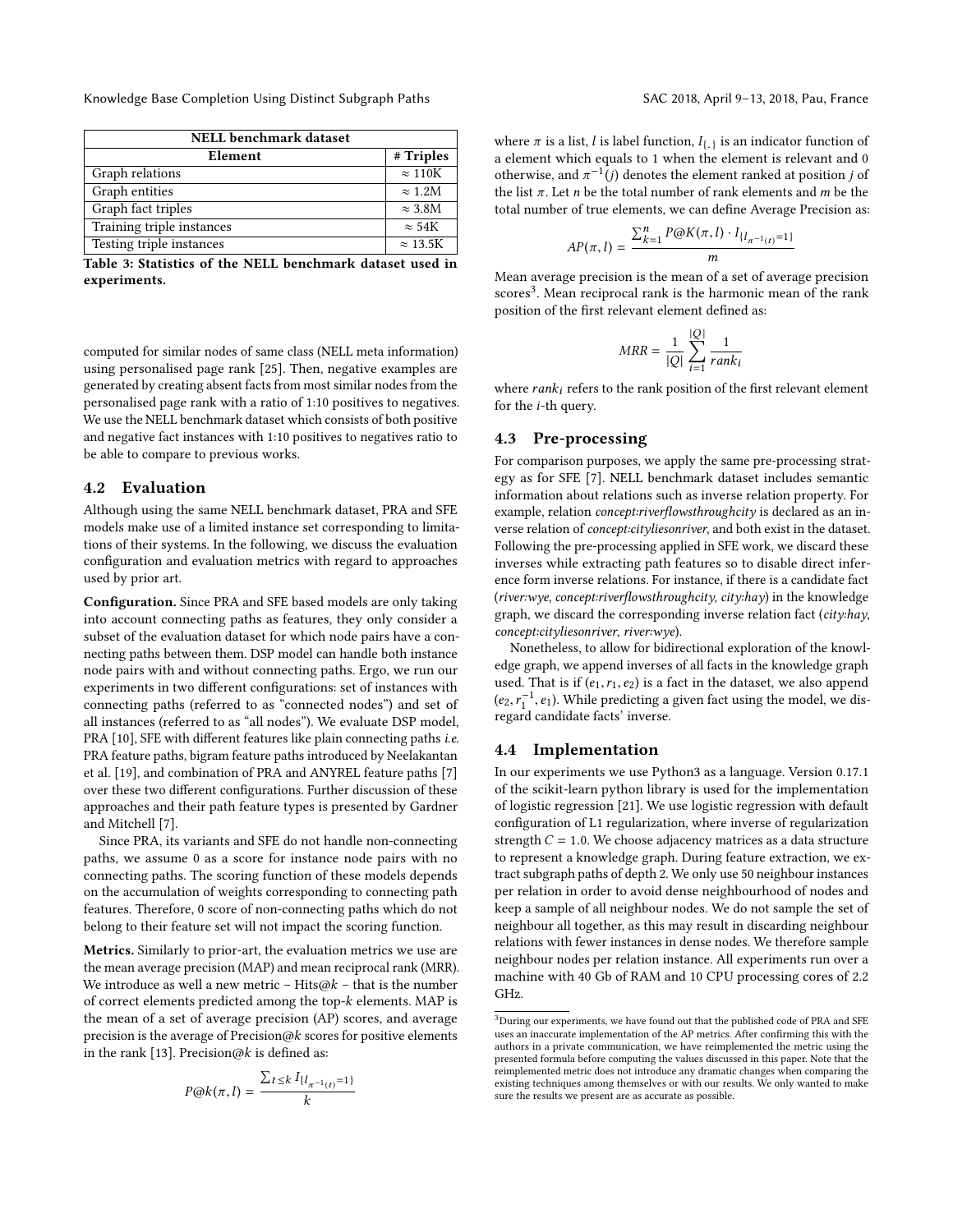<span id="page-6-2"></span>

| <b>Connected Nodes</b>  |            |            |  |  |  |  |  |
|-------------------------|------------|------------|--|--|--|--|--|
| Model (features)        | <b>MAP</b> | <b>MRR</b> |  |  |  |  |  |
| PRA (PRA)               | 0.447      | 0.792      |  |  |  |  |  |
| SFE (PRA)               | 0.557      | 0.806      |  |  |  |  |  |
| SFE (Bigrams)           | 0.638      | 1.000      |  |  |  |  |  |
| SFE (PRA+ANYREL)        | 0.675      | 0.933      |  |  |  |  |  |
| DSP (ANYREL+DSP)*       | 0.690      | 0.950      |  |  |  |  |  |
| <b>All Nodes</b>        |            |            |  |  |  |  |  |
| <b>Model</b> (features) | <b>MAP</b> | <b>MRR</b> |  |  |  |  |  |
| PRA (PRA)               | 0.569      | 0.783      |  |  |  |  |  |
| SFE (PRA)               | 0.540      | 0.806      |  |  |  |  |  |
| SFE (Bigrams)           | 0.654      | 1.000      |  |  |  |  |  |
| SFE (PRA+ANYREL)        |            | 0.933      |  |  |  |  |  |
| DSP (ANYREL+DSP)*       | 0.698      | 0.950      |  |  |  |  |  |

Table 4: Evaluation of DSP model over set of connected/all node pair instances.

<span id="page-6-3"></span>

| Model              | <b>MRR</b> | $Hits@k$ |     |      |  |
|--------------------|------------|----------|-----|------|--|
|                    |            | @5       | @10 | @20  |  |
| SFE (Bigrams)      | 1.000      | 4.5      | 8.5 | 16.9 |  |
| SFE (PRA+AR)       | 0.933      | 4.6      | 8.9 | 17.0 |  |
| $DSP (DSP + AR)^*$ | 0.950      | 4.6      | 9.0 | 17.5 |  |

Table 5: Average Hits@k of DSP and other models.

# <span id="page-6-0"></span>5 RESULTS AND DISCUSSION

The outcome of our experiments in both connected nodes and all nodes configurations is presented in Table [4.](#page-6-2) DSP model achieves a mean average precision of <sup>0</sup>.<sup>692</sup> and <sup>0</sup>.<sup>698</sup> for connected nodes configuration and all nodes respectively, outperforming SFE with MAP of <sup>0</sup>.<sup>675</sup> and <sup>0</sup>.655, and PRA with <sup>0</sup>.<sup>557</sup> and <sup>0</sup>.54. Considering also non-connected paths (all nodes configuration), the mean average precision of DSP model shows a slight improvement of 1%, while other approaches like SFE with different features shows a decrease of mean average precision. On the contrary, PRA shows an improvement of 12% in all node configuration, as in connected nodes configuration PRA has high percentage of discarded positive candidate facts due to absence of connecting path as it uses random walks, where scoring non connected instances with 0 enables PRA to gain this improvement.

In terms of mean reciprocal rank (MRR), SFE with bigrams features provides best results with a score of <sup>1</sup>.0. While MRR provides a useful information when a user only wishes to see one relevant element, it may be more suited in the context of knowledge graph completion to look at the number of top-k relevant elements. We present in Table [5](#page-6-3) the measure of Hits at  $k$  for  $k = 5, 10, 20$ . For that measure, DSP model outperforms all other models demonstrating a better ability to rank higher relevant elements within top-5, <sup>10</sup>, 20.

Table [6](#page-7-2) details models' performance in the "all nodes" configuration per relation. Column "NCI" represents the percentage of

SAC 2018, April 9-13, 2018, Pau, France Sameh K. Mohamed, Vít Nováček, and Pierre-Yves Vandenbussche

non-connecting pair nodes instances for a given relation<sup>[4](#page-6-4)</sup>. The results show that models like SFE or PRA are affected negatively by the absence of non-connected node pair instances. On the contrary and following our intuition, DSP model improvement is greater for relations with high percentage of non-connected instances. DSP model's highest improvement  $\Delta_{MAP} \approx 0.21$  is observed for relation concept:sportsteampositionforsport which has the highest percentage of non-connected instances of 13%. The lowest DSP model's relative performance  $\Delta_{MAP} \approx -0.04$  is observed for relation *con*cept:statehaslake with the lowest percentage of non-connected instances of 0%.

In our experiments, we have found that DSP model is able to provide a high rank<sup>[5](#page-6-5)</sup> for true candidate facts even in the absence of connecting paths, hence not in the result set of any previous graph feature models. For example, considering the relation concept:citylocatedincountry, DSP model is able to predict that city:abu\_dhabi is located within country:the\_united\_arab\_emirates (ranked at top 2.87%) while there are no connecting paths between them. Similarly, DSP model was able to provide a high rank (top 2.19%) for the fact that river: wye and city: hay are connected with concept:riverflowsthroughcity relation, despite they have no connecting paths between them.

# <span id="page-6-1"></span>6 RELATED WORK

Many relational learning models were developed to predict new facts in knowledge bases. In recent years, latent feature models witnessed a rapid development providing a variety of models using methods such as tensor factorization [\[20\]](#page-8-24) or latent distance embeddings [\[2\]](#page-7-3). Although these models excel in the task of link prediction in knowledge graphs, their predictions are hard to interpret. They act as a black box relying on latent representation of features that are hard to trace back to original knowledge [\[28\]](#page-8-25).

In contrast, graph feature models provide more expressive predictions. They use graph-based features like subgraphs, connecting paths and neighbourhood information, which corresponds to intelligible parts of prior knowledge. This makes these techniques more suited to use cases where interpretability of the predictions matters (e.g. in life sciences).

Recent development of graph feature models encompasses Path Ranking Algorithms (PRA) [\[10\]](#page-8-10) and its variations that used backward random walks [\[11\]](#page-8-11), latent syntactic cues [\[8\]](#page-8-12), incorporating vector similarity in inference [\[9\]](#page-8-13) or bigram feature path [\[19\]](#page-8-14). The most recent improvement of the PRA-based techniques is SFE [\[7\]](#page-8-15) that uses ANYREL path features. This set of models relies exclusively on connecting paths between nodes as features. They provide expressive and interpretable predictions, but they still lack in terms of efficiency and ability to predict scores for relationship between non-connected nodes [\[7\]](#page-8-15).

In their work, Gardner and Mitchell [\[7\]](#page-8-15) investigated the use of non-connected subgraph paths called "One-Sided features." In their experiment, the authors only considered these features with higher expressivity on data with connected entity pairs and concluded that such features yield inferior results compared to PRA

<span id="page-6-4"></span> $^4\rm{Depending}$  on the sampling method used (random walk, DFS), pair nodes can be considered connected or non-connected.

<span id="page-6-5"></span> $^{5}$ Positive candidate facts with high rank are in the top 10% elements of the rank, where positive to negative ratio is 1:10.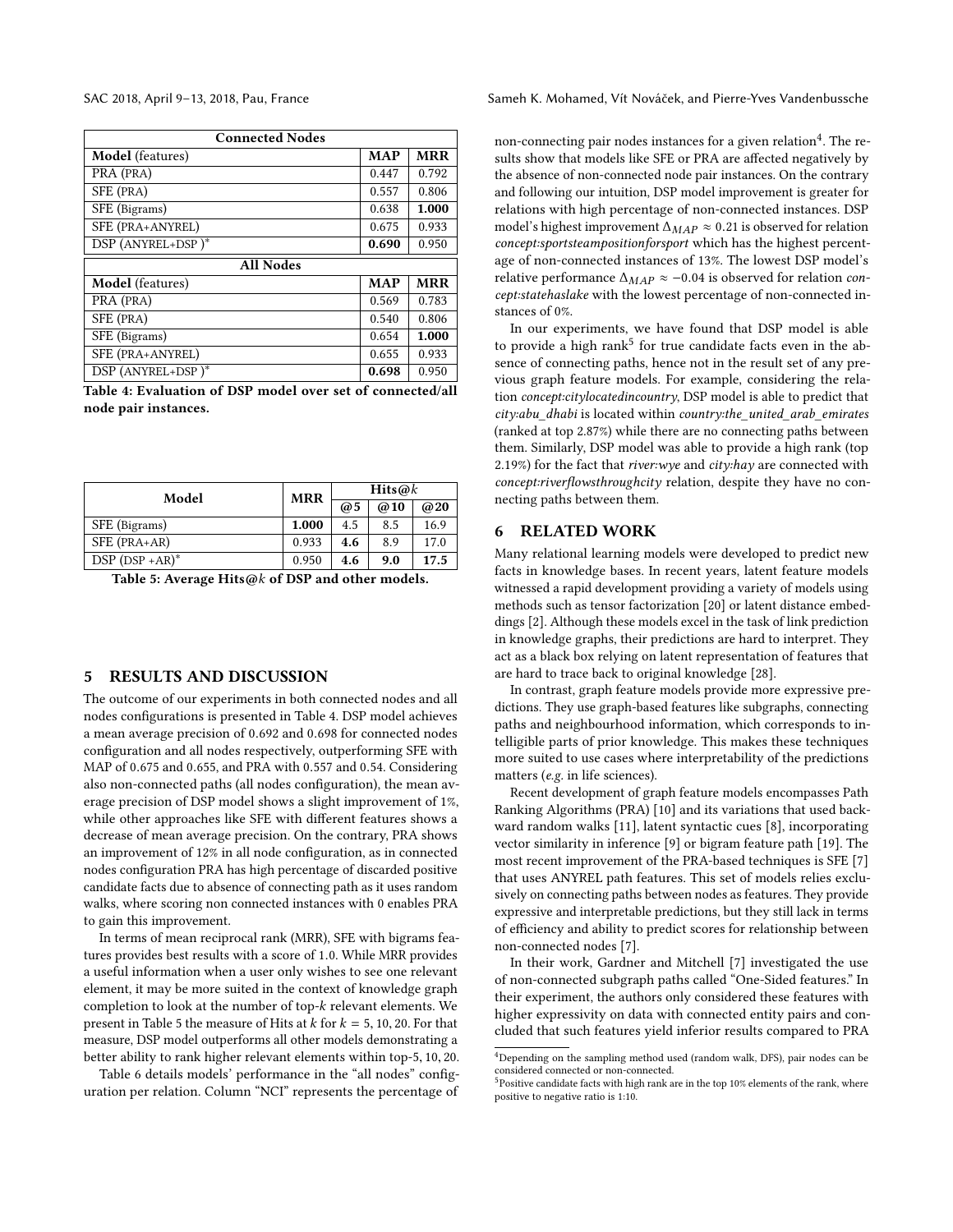#### Knowledge Base Completion Using Distinct Subgraph Paths SAC 2018, April 9-13, 2018, Pau, France

<span id="page-7-2"></span>

| Relation                               |                          | DSP (DSP + ANYREL) |       |             |      | <b>SFE</b><br>(PRA + ANYREL) |       |       |             |      |       |
|----------------------------------------|--------------------------|--------------------|-------|-------------|------|------------------------------|-------|-------|-------------|------|-------|
|                                        | <b>NCI</b>               | AP                 | RR    | $H\omega$ 5 | H@10 | H@20                         | AP    | RR    | $H\omega$ 5 | H@10 | H@20  |
| concept:riverflowsthroughcity          | $1\%$                    | 0.503              | 1.00  | 5.          | 9    | 19                           | 0.480 | 1.00  | 5           | 9    | 19    |
| concept:sportsteampositionforsport     | 13%                      | 0.768              | 1.00  | 5           | 10   | 14                           | 0.558 | 1.00  | 5           | 9    | 9     |
| concept:citylocatedincountry           | $1\%$                    | 0.548              | 1.00  | 3           | 8    | 18                           | 0.495 | 0.333 | 3           | 8    | 17    |
| concept:athleteplaysforteam            | $1\%$                    | 0.776              | 1.00  | 5           | 10   | 20                           | 0.776 | 1.00  | 5           | 10   | 20    |
| concept:writerwrotebook                | 10%                      | 0.828              | 1.00  | 5           | 10   | 20                           | 0.783 | 1.00  | 5           | 10   | 20    |
| concept:actorstarredinmovie            | 9%                       | 0.869              | 1.00  | 5           | 10   | 20                           | 0.786 | 1.00  | 5           | 10   | 20    |
| concept:journalistwritesforpublication | 8%                       | 0.879              | 1.00  | 5           | 10   | 20                           | 0.838 | 1.00  | 5           | 10   | 20    |
| concept:stadiumlocatedincity           | $1\%$                    | 0.628              | 1.00  | 5           | 10   | 19                           | 0.624 | 1.00  | 5           | 10   | 20    |
| concept:statehaslake                   | 0%                       | 0.237              | 0.50  | 3           | 3    | 5                            | 0.278 | 1.00  | 3           | 3    | 5     |
| concept:teamplaysinleague              | $1\%$                    | 0.942              | 1.00  | 5           | 10   | 20                           | 0.936 | 1.00  | 5           | 10   | 20    |
| Average                                | $\overline{\phantom{0}}$ | 0.698              | 0.950 | 4.60        | 9.00 | 17.50                        | 0.655 | 0.933 | 4.60        | 8.90 | 17.00 |

Table 6: Evaluation of DSP and SFE over NELL 10 relations using all nodes pairs, with percentage of non-connected instances for each relation.

<span id="page-7-5"></span>

|                  | <b>PRA</b>             | <b>SFE</b>             | <b>DSP</b>              |
|------------------|------------------------|------------------------|-------------------------|
| <b>Negatives</b> | Failed RW.             | <b>PPR</b>             | <b>PPR</b>              |
| F. types         | СP                     | CP & ANYREL            | DSP & ANYREL            |
| F. weights       | RW prob.               | Binary                 | Binary                  |
| Model            | LogReg                 | LogReg                 | LogReg                  |
| Scoring          | $\sum_{f_i \in X} A_i$ | $\sum_{f_i \in X} A_i$ | $1+\exp(-(X\cdot A+b))$ |
| Scope            | Connected              | Connected              | All                     |

Table 7: Properties of current graph feature models.

and ANYREL features. In our work we consider the effect of nonconnected subgraph paths to better model relationships even in the absence of connecting paths. Our experiments have demonstrated the relevance of this contribution.

Despite the recent focus on latent feature models, it has been observed experimentally that neither latent feature models nor graph models are superior for learning over knowledge graphs; they are complementary [\[3\]](#page-7-4). The former models harness global graph patterns, while the latter capture local and quasi-local graph patterns [\[28\]](#page-8-25).

In this work, we focus on enhancing the predictive capabilities of graph feature models and utilising their expressiveness in the task of knowledge base completion, where DSP model extends the work accomplished by PRA and SFE. Table [7](#page-7-5) shows a comparison between properties of DSP model compared to previous models like SFE and PRA, where Negatives represent negative generation technique, F.Types represent feature types, F. weights represent representation of feature weights, and Scoring represent model's scoring function, where  $A$  is learnt coefficients, and  $b$  is learnt intercept.

SFE and DSP model use PPR for generating negative instances while PRA uses failed random walks. Also, they use binary representation of feature weights in the feature matrix while PRA uses random walk probabilities. On the other hand, DSP model uses DSP & ANYREL features while PRA and SFE use connected path and ANYREL path features. Also, its prediction scope target all

candidate triples while PRA and SFE target triples with connected subject and object entities. These are our main technical contributions over the state of the art, and our experiments have shown these contributions are reflected in tangible gains in performance, without sacrificing computational efficiency.

#### <span id="page-7-1"></span>7 CONCLUSION

We introduced a new graph feature model, Distinct Subgraph Paths (DSP) model, that uses a combination of distinct subgraph paths for subject and object nodes and connecting paths in order to predict new facts in knowledge graphs. Using a richer set of features, the model is able to provide a ranking score for node pairs candidates in the absence of connecting paths addressing an important limitation of current approaches. Moreover, the extraction of distinct subgraph path features comes with no computational overhead compared to SFE. We showed experimentally that DSP model outperforms both PRA and SFE (ANYREL) in terms of mean average precision (MAP), mean reciprocal rank (MRR) and Hits@5, <sup>10</sup>, 20.

Moving forward, we plan to explore the use of graph path features in two different directions: (a) injecting graph path feature in latent feature models; (b) using path features to extract horn clauses in knowledge graphs as a support for rule mining models.

### REFERENCES

- <span id="page-7-0"></span>[1] Kurt Bollacker, Colin Evans, Praveen Paritosh, Tim Sturge, and Jamie Taylor. 2008. Freebase: A Collaboratively Created Graph Database for Structuring Human Knowledge. In Proceedings of the 2008 ACM SIGMOD International Conference on Management of Data (SIGMOD '08). ACM, New York, NY, USA, 1247–1250. <https://doi.org/10.1145/1376616.1376746>
- <span id="page-7-3"></span>[2] Antoine Bordes, Nicolas Usunier, Alberto García-Durán, Jason Weston, and Oksana Yakhnenko. 2013. Translating Embeddings for Modeling Multi-relational Data. In Advances in Neural Information Processing Systems 26: 27th Annual Conference on Neural Information Processing Systems 2013. Proceedings of a meeting held December 5-8, 2013, Lake Tahoe, Nevada, United States. 2787–2795. [http://papers.nips.cc/paper/](http://papers.nips.cc/paper/5071-translating-embeddings-for-modeling-multi-relational-data) [5071-translating-embeddings-for-modeling-multi-relational-data](http://papers.nips.cc/paper/5071-translating-embeddings-for-modeling-multi-relational-data)
- <span id="page-7-4"></span>[3] Xin Dong, Evgeniy Gabrilovich, Geremy Heitz, Wilko Horn, Ni Lao, Kevin Murphy, Thomas Strohmann, Shaohua Sun, and Wei Zhang. 2014. Knowledge vault: a web-scale approach to probabilistic knowledge fusion. In The 20th ACM SIGKDD International Conference on Knowledge Discovery and Data Mining, KDD '14, New York, NY, USA - August 24 - 27, 2014. 601–610. [https:](https://doi.org/10.1145/2623330.2623623) [//doi.org/10.1145/2623330.2623623](https://doi.org/10.1145/2623330.2623623)